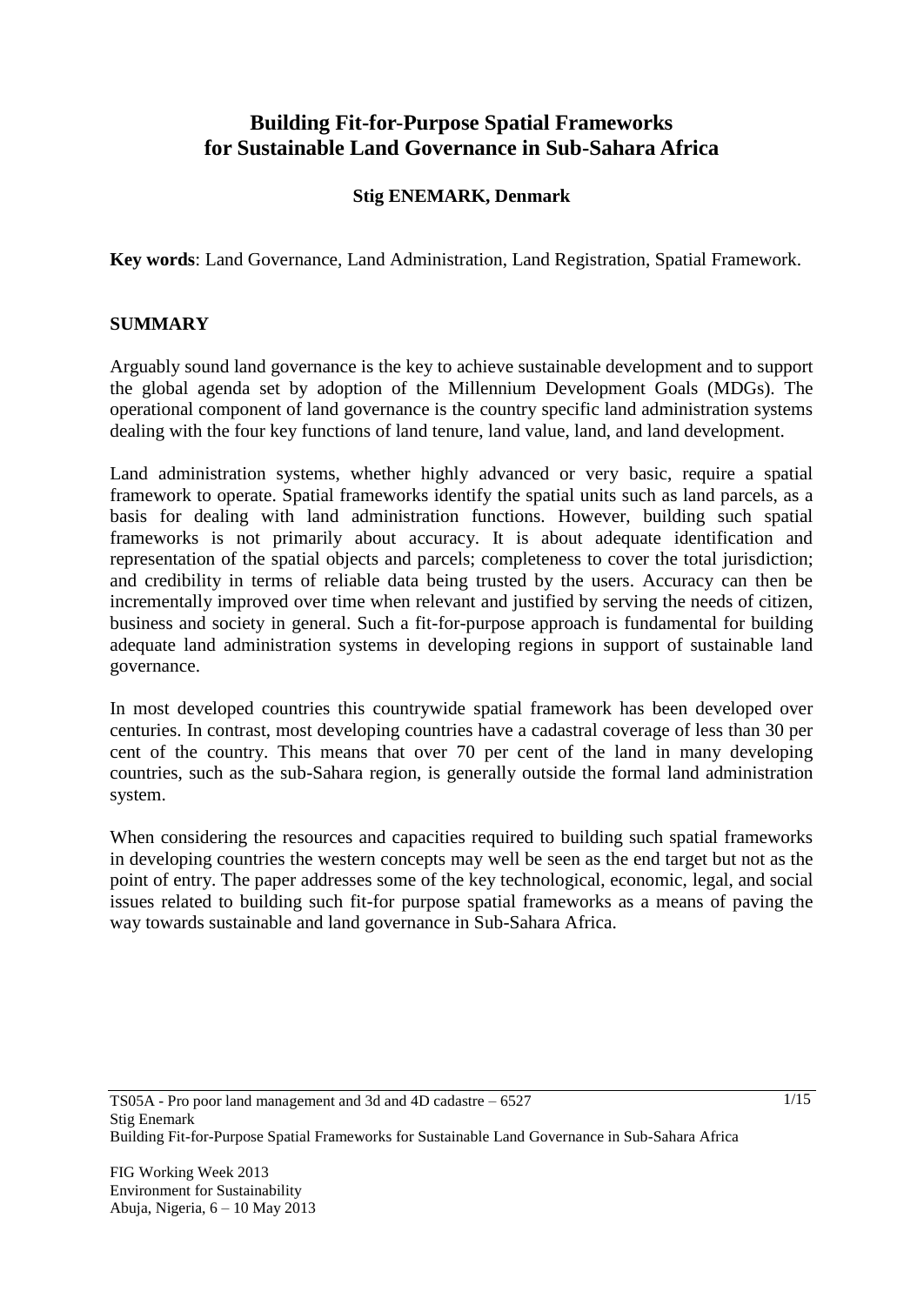# **Building Fit-for-Purpose Spatial Frameworks for Sustainable Land Governance in Sub-Sahara Africa**

#### **Stig ENEMARK, Denmark**

#### **1. INTRODUCTION**

The recent book "Land Administration for Sustainable Development" (Williamson, Enemark, Wallace, Rajabifard, 2010) explores the capacity of the systems that administer the way people relate to land. A land administration system provides a country with the infrastructure to implement land policies and land management strategies. An overall theme in the book is about developing land administration capacity to manage change. For many countries, meeting the challenges of poverty alleviation, economic development, environmental sustainability, and management of rapidly growing cities, are immediate concerns. For more developed countries, immediate concerns involve updating and integrating agencies in relatively successful land administration systems, and putting land information to work for emergency management, environmental protection, economic decision making, and so on.

Until 2008 the developed world often took land administration for granted and paid little attention to it. But the global economic collapse has sharply focused world attention on mortgage policies and processes and their related complex commodities, and on the need for adequate and timely land information. Simply, information about land and land market processes that can be derived from effective land administration systems plays a critical role in all economies.

Land administration systems - whether highly advanced or very basic – require a large scale spatial framework to operate. In most developed countries this countrywide spatial framework has been developed over centuries as large scale cadastral mapping and maintained through property boundary surveys conducted to a high accuracy according to long standing regulations and procedures. Technology development now provides opportunities for further improving the accuracy of cadastral surveys and thereby providing full consistency between cadastral, topographic, and other land related information such as utility data to form coherent and interactive digital land information systems supporting the concept of spatially enabled society.

In contrast, most developing countries have a cadastral coverage of less than 30 per cent of the country. These cadastral systems normally operate with western procedures for cadastral surveys and land registration as introduced (mainly for the elite) in colonial times, and the systems do not recognize the range of more informal, social, or customary types of tenure. This means that over 70 per cent of the land in many developing countries, such as the sub-Sahara region, is generally outside the formal land administration system. This has caused enormous problems for example in cities with an increasing population of slum dwellers and also in rural areas with regard to food security and rural land management issues.

TS05A - Pro poor land management and 3d and 4D cadastre – 6527  $2/15$ Building the spatial frameworks in developing countries is a major challenge – and

Stig Enemark

Building Fit-for-Purpose Spatial Frameworks for Sustainable Land Governance in Sub-Sahara Africa

FIG Working Week 2013 Environment for Sustainability Abuja, Nigeria, 6 – 10 May 2013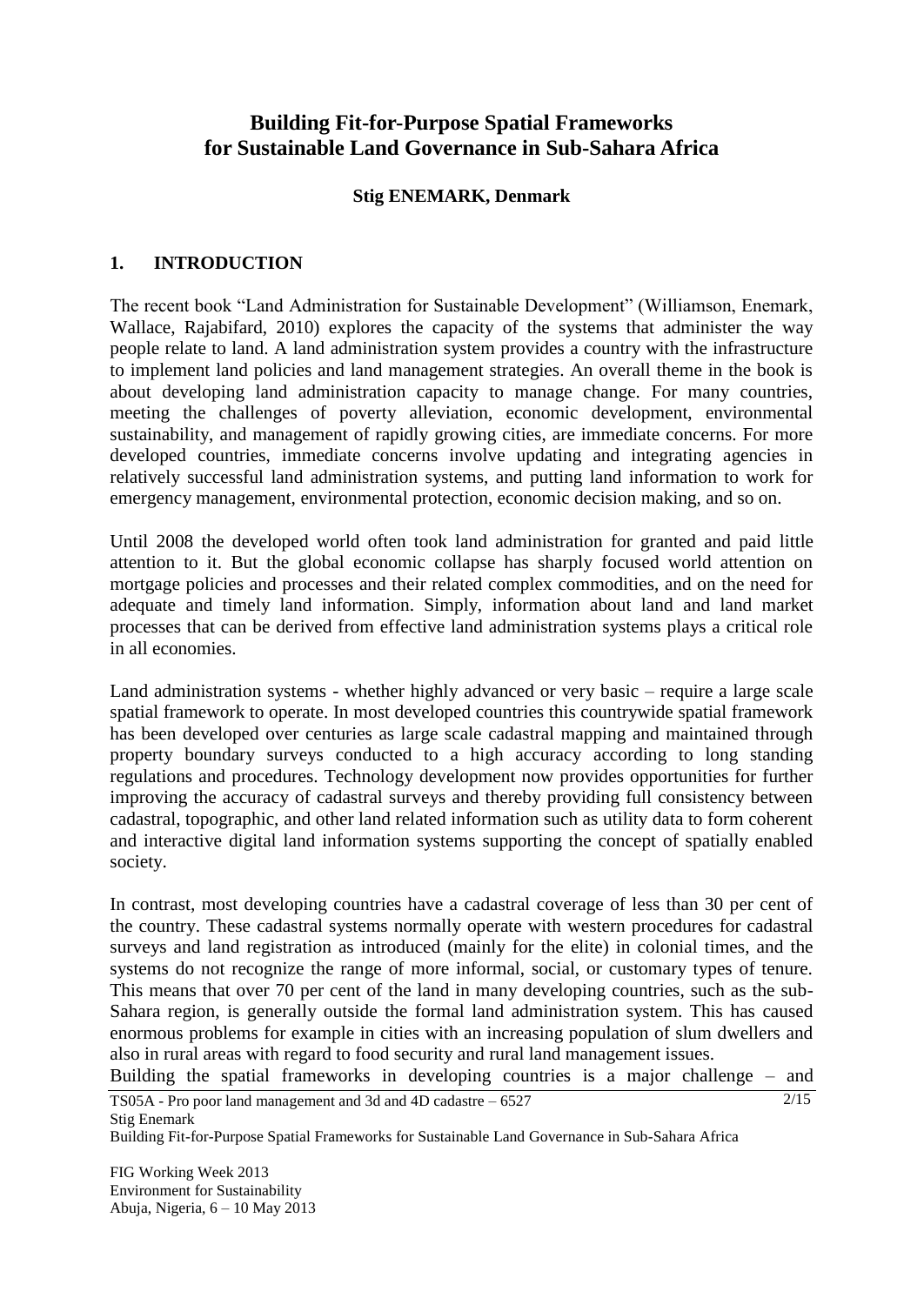fundamental for building systems in support of sustainable and transparent land governance.

# **2. LAND GOVERNANCE**

All countries have to deal with land management and its four functions of land tenure, land value, land use and land development. Different countries will also put varying emphasis on each of the four functions, depending on their cultural basis and level of economic development.

Land governance is about the policies, processes and institutions by which land, property and natural resources are managed. Sound land governance requires operational processes to implement policies in sustainable ways. Many countries tend to separate land tenure rights from land use opportunities, undermining their capacity to link planning and land use controls with land values and the operation of the land market. These problems are often compounded by poor administrative and management procedures. Investment in new technology will only go a small way towards solving a deeper problem: the failure to treat land and its resources as a whole.

A land administration system (LAS) provides a country with the infrastructure to implement land-related policies and management strategies. It is not a new discipline but has evolved out of the cadastre and land registration areas with specific focus on security of land rights. The need to address land management issues systematically pushes the design of LAS towards an enabling infrastructure for implementing land policies. Such a global land administration perspective is presented in Figure 1.



Figure 1: A global land administration perspective (Enemark, 2004).

The four land administration functions are different in their professional focus. Even if land

FIG Working Week 2013 Environment for Sustainability Abuja, Nigeria, 6 – 10 May 2013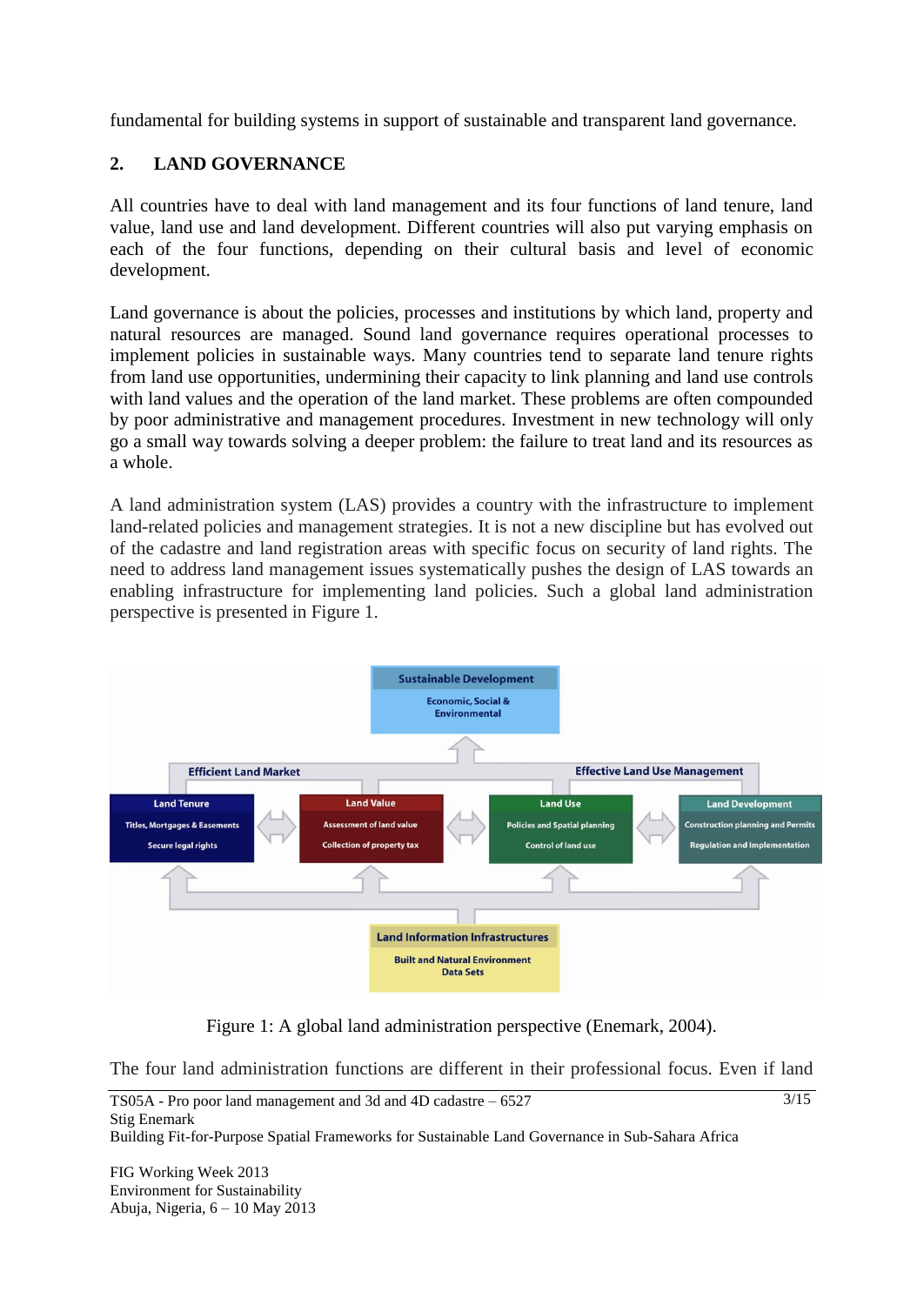administration is traditionally centred on cadastral activities, modern LAS deliver an essential infrastructure and encourage integration of the processes related to *land tenure* (securing and transferring land rights); *land value* (valuation and taxation of land); *land use* (planning and control of the use of land); and *land development* (implementing utilities, infrastructure and construction planning). The four functions interact to deliver overall policy objectives, and they are facilitated by appropriate land information infrastructures that include cadastral and topographic datasets linking the built and natural environment.

Ultimately, the design of adequate systems of land tenure and value should support efficient land markets capable of supporting trading in simple and complex commodities; and the design of adequate systems to deliver land-use control and land development should lead to effective land-use management. The combination of efficient land markets and effective landuse management should support economic, social, and environmental sustainable development.

From this global perspective, LAS act within adopted land policies that define the legal regulatory pattern for dealing with land issues. Benefits that arise through LAS include guarantee of ownership, security of tenure and credit; facilitating efficient land transfers; supporting management of assets; and providing basic information and efficient administrative processes in valuation, land use planning, development and environmental protection.

## **3. THE GLOBAL AGENDA**

The global agenda is threefold and has changed over recent decades. In the 1990s the focus was on sustainable development; in the 2000s the Millennium Development Goals (MDGs) were adopted as the overarching agenda; and in the 2010s there is increasingly focus on climate change and related challenges such as natural disasters, food shortage and environmental degradation. Finally rapid urbanisation has appeared as a general trend that in itself has a significant impact on climate change. Measures for adaptation to climate change must be integrated into strategies for poverty reduction to ensure sustainable development and for meeting the MDGs (FIG/WB, 2010).

The eight Millennium Development Goals (MDGs) form a blueprint agreed to by all the world"s countries and the world"s leading development institutions. The first seven goals are mutually reinforcing and are directed at reducing poverty in all its forms. The last goal global partnership for development - is about the means to achieve the first seven. These goals are now placed at the heart of the global agenda. To track the progress in achieving the MDGs a framework of targets and indicators is developed. This framework includes 18 targets and 48 indicators enabling the on-going monitoring of the progress that is reported on annually (UN, 2000). The MDGs are a good example of the need for on-going data collection and documentation to drive global change. The concept of 8 goals divided into 18 targets and 48 indicators simply creates a demand for measurement and data collection for documenting the progress.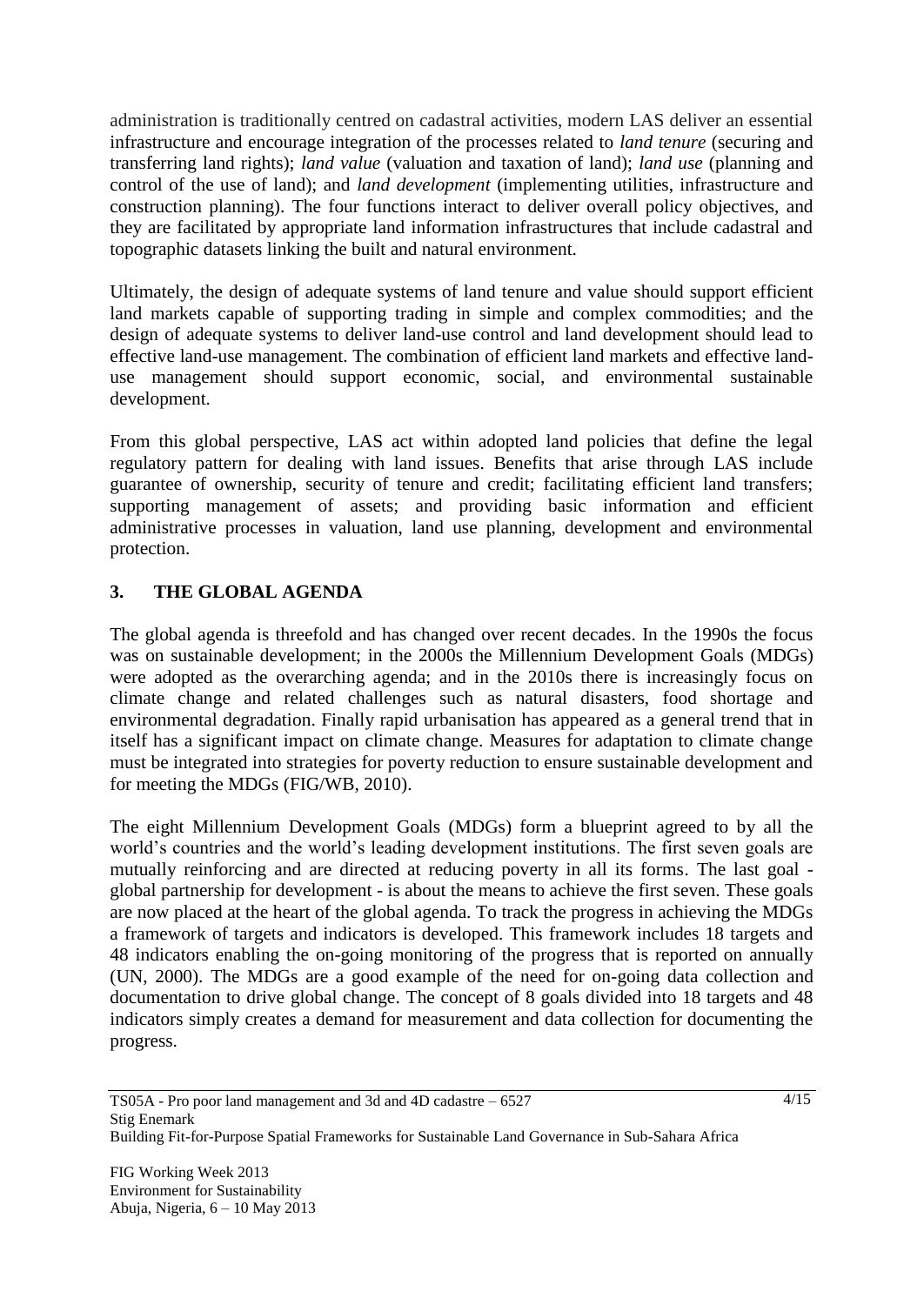# **Goal 1**

**Eradicate extreme** poverty and hunger



#### **TARGET** Halve, between 1990 and 2015, the proportion of people whose income is less than \$1 a day

#### Extreme poverty falls in every region



Note: No sufficient country data are available to calculate the aggregate values for Oceania.

For the first time since the World Bank started to monitor poverty trends, both the number of people living in extreme poverty and the poverty rates fell in every developing region-including in sub-Saharan Africa, where rates are highest. In the developing regions, the proportion of people living on less than \$1.25 a day fell from 47 per cent in 1990

Figure 2. Documenting the progress of achieving MDG Goal 1. UN, MDG Report 2012, p. 6.

TS05A - Pro poor land management and 3d and 4D cadastre – 6527 Stig Enemark Building Fit-for-Purpose Spatial Frameworks for Sustainable Land Governance in Sub-Sahara Africa

FIG Working Week 2013 Environment for Sustainability Abuja, Nigeria, 6 – 10 May 2013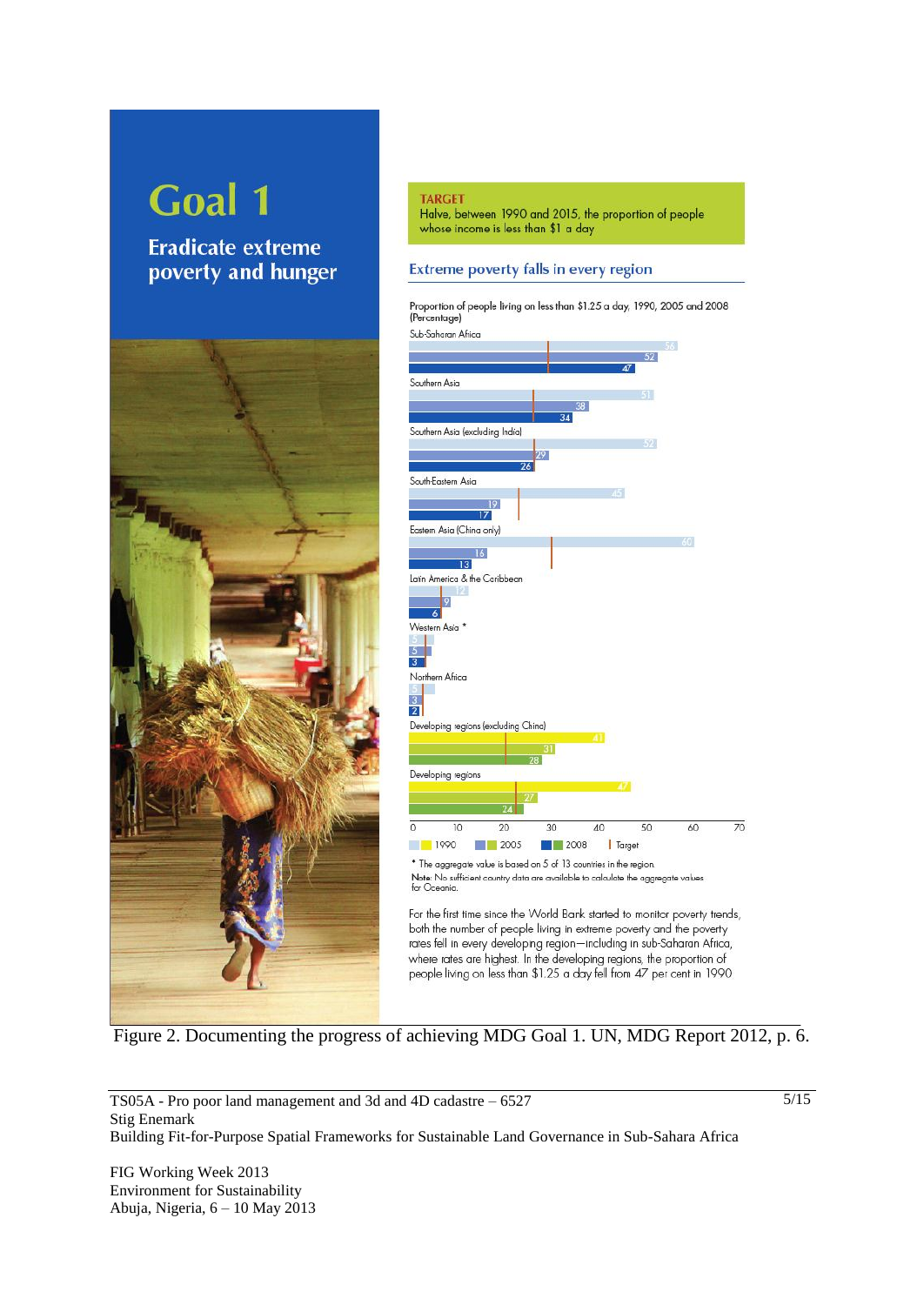Looking at the MDGs Goal 1, the target is to halve between 1990 and 2015 the proportion of people whose income is less than \$1 per day. At a global scale this target will actually be met – but with big deviations for the various regions throughout the world. As shown in Figure 2 the big contribution to meeting the target comes from China and South eastern Asia while poverty alleviation in regions such as Sub-Sahara Africa is progressing at a much slower pace or hardly moving at all.

The MDGs are also a good example of the phrase: *"If we can measure it – we can better it"*. This phrase (Bill Gates, 2013) relates to the fact, that without a road map for measuring the progress most UN or government pronouncements will have little impact and are easily forgotten – no matter how well-meaning they may be. But by monitoring and documenting the on-going progress governments can justify activities and costs and also attract donor money toward meeting the country specific targets.

The MDGs represent a wider concept or a vision for the future that is clearly stated and backed by a broad consensus. Talking about measurement, land professionals, such as surveyors, have a key role to play in providing the relevant geographic information in terms of mapping and databases of the built and natural environment, and also providing secure tenure systems, systems for land valuation, land use management and land development. These functions underpin development and innovation and form a kind of "backbone" in society that supports social justice, economic growth, and environmental sustainability. These aspects are all key components within the MDGs.

Another good example of measuring and monitoring is the Land Governance Assessment framework (LGAF) developed by the World Bank in conjunction with UN and other partners. The LGAF provides a holistic diagnostic review at the country level that can inform policy dialogue in a clear and targeted manner. This quick and innovative tool to monitor land governance is built around five main areas for policy intervention: rights recognition and enforcement; land use planning, land management, and taxation; management of public land; public provision of land information; and dispute resolution and conflict management. The LGAF helps policymakers and other stakeholders to make sense of the technical levels of the land sector, benchmark governance, prioritize reforms in the land sector and identify areas that require further attention (World Bank, 2011). Further examples are the World Bank´s "Doing Business" reports (World Bank, 2012), and the Corruption Perception Index of Transparency International (Transparency International, 2012).

In summary, there is a general consensus that governing the people to land relationship is in the heart of the global agenda. In this regard, it must be recognised that land governance and the operational component of land administration systems need a spatial framework to establish the link between people and land, and thereby enable monitoring of improvements in relation to meeting aims and objectives of adopted land policies.

Advanced economies have continued to exploit the convergence of geospatial and ICT for public administration and responses as well as commerce and private businesses. On the other hand, developing countries, with international aid support, have been more focused on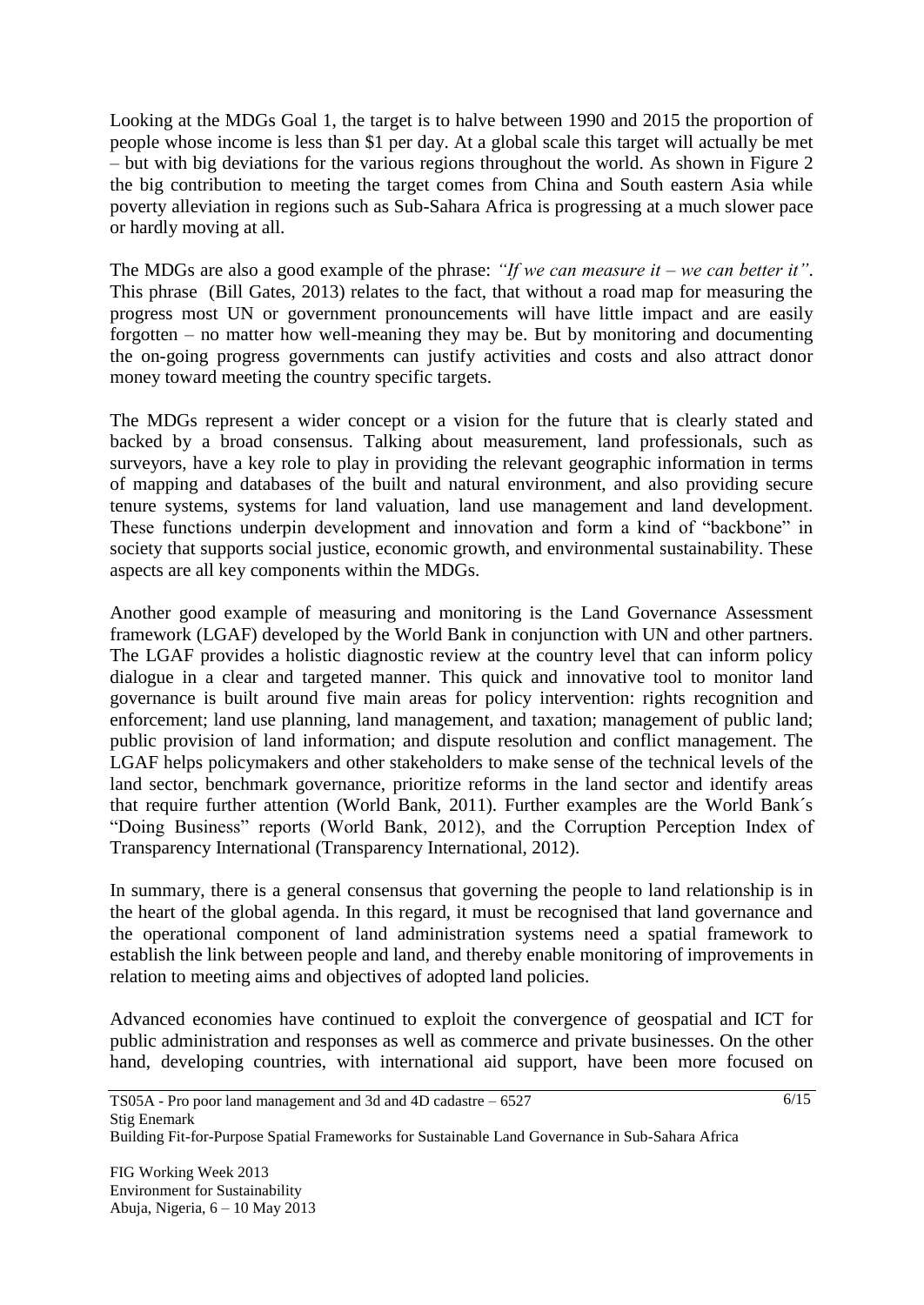investing in the basic systems for land and property rights and planning, which over time should evolve into more sophisticated systems including SDIs (Bell, 2011). Importantly, such basic systems should be built for the purpose of implementing land policies through sustainable land governance rather than being driven by demands for using advanced technology and high accuracy solutions. These issues are further explored below.

## **4. THE SPATIAL FRAMEWORK**

The spatial framework is the basic large scale mapping showing the way land is divided into parcels and plots for specific use and possession. This framework provides the basis for dealing with the land administration functions such as recordation and management of legal and social tenure; assessment of land and property value and taxation; identification and management of current land use; planning for future land use and land development; delivery of utility services; and administration and protection of natural resources.

These functions are presented in Figure 1 as land tenure, land value, land use, and land development. The operation of these four functions is supported by a land information infrastructure organising the datasets of the natural and built environment. The spatial framework is then the basic layer of this infrastructure by showing the way land is divided into parcels for specific use and possession.

In many developed countries this countrywide spatial framework has been developed over centuries as large scale cadastral mapping and maintained through property boundary surveys conducted to a high accuracy according to long standing regulations and procedures. In many developing countries, however, the cadastral coverage is less than one third of the country and the nationwide spatial framework is merely at a stage of entry.

In the developed world such as Western Europe the spatial frameworks were established about two hundred years ago – in the early 1800s. The framework originally served the purpose of valuation and taxation based on the yielding capacity of the soil or based on the use of land for different purposes. By numbering the various spatial units (land parcels) the framework was then connected to a register containing the area and value of the individual spatial units. The register and the connected spatial framework form a "cadastral system" while the actual design of this system varies considerably throughout the world. In Denmark, for example, the spatial framework (cadastral mapping) was produced by plane table and covered a village and surrounding cultivated areas. The maps were not connected to a national grid but were updated through local cadastral surveys. These maps served as an analogue base for land administration over two centuries.

The human kind to land relationship is dynamic and is changing over time as a response to general trends in societal development. In the same way, the role of the cadastral systems is changing over time, in response to supporting these societal trends. In the Western world this dynamic interaction may be described in four phases as shown in Figure 3 below.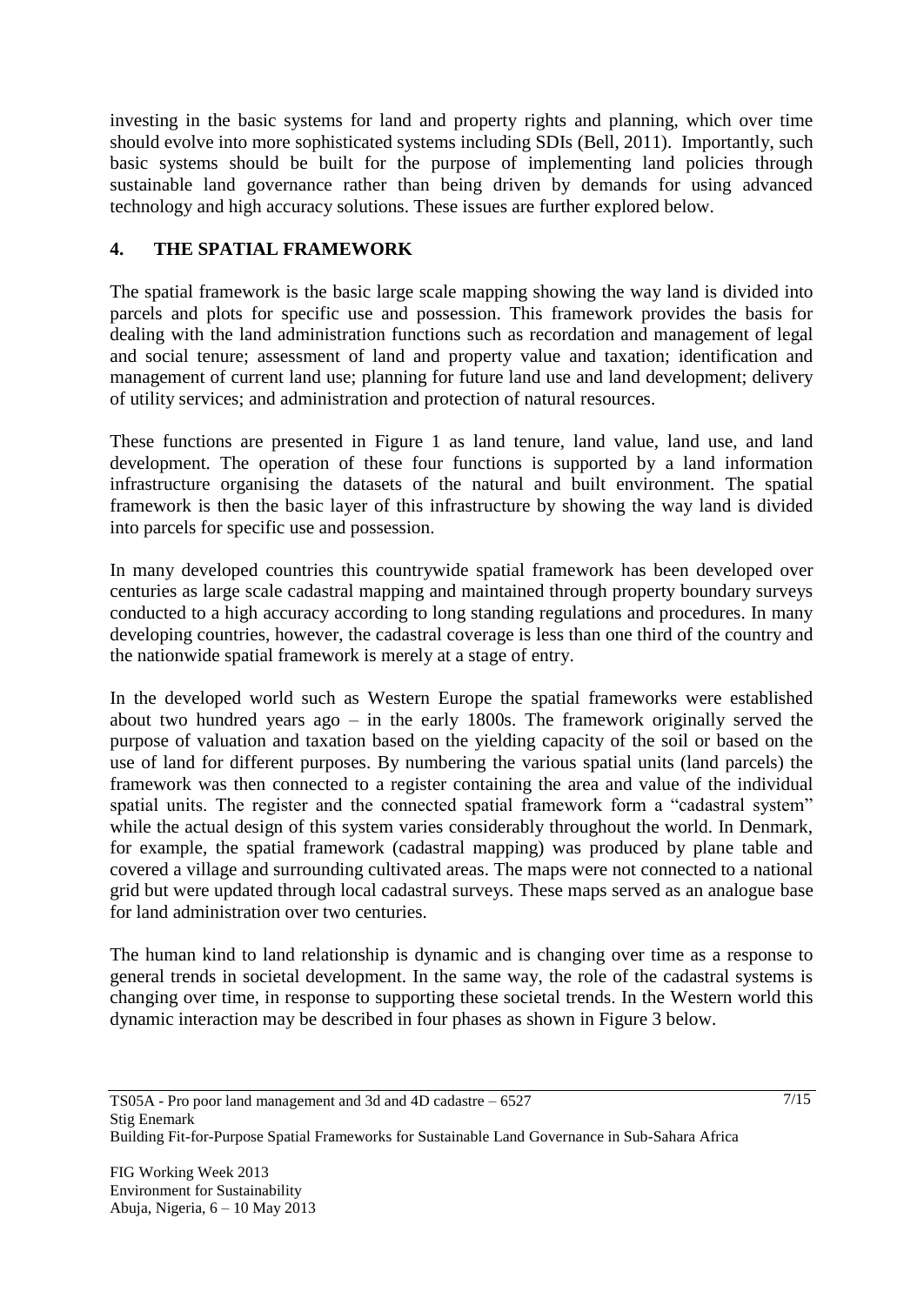|                                                  | <b>Feudalism</b><br>$-1800$                                       | <b>Industrial</b><br><b>revolution</b><br>1800-1950 | Post-war<br>reconstruction<br>1950-1980                   | <b>Information revolution</b><br>1980-                               |
|--------------------------------------------------|-------------------------------------------------------------------|-----------------------------------------------------|-----------------------------------------------------------|----------------------------------------------------------------------|
| <b>Human kind to</b><br>land evolution           | Land as wealth                                                    | Land as a<br>commodity                              | Land as a<br>scarce resource                              | <b>Land as a community</b><br>scarce resource                        |
| <b>Evolution of</b><br>cadastral<br>applications | <b>Fiscal Cadastre</b><br>Land valuation and<br>taxation paradigm | <b>Legal Cadastre</b><br>Land market paradigm       | <b>Managerial Cadastre</b><br>Land management<br>paradigm | <b>Multi-purpose Cadastre</b><br>Sustainable development<br>paradigm |

Figure 3: Evolution of Western Cadastral System (Enemark, 2004)

Over the last few decades land is increasingly seen as a community scarce resource. The role of the cadastral systems has then evolved to be serving the need for comprehensive information regarding the combination of land-use and property issues. New information technology provides the basis for this evolution. This forms the new role of cadastral systems: the multi-purpose cadastre.

Over recent decades the old analogue maps have been converted into a digital format based on the national grid and made suitable for a modern GIS environment. Technology development now provides opportunities of further improving the accuracy of cadastral surveys and thereby providing full consistency between cadastral, topographic, and other land related information such as utility data to form coherent and interactive digital land information systems supporting the concept of spatially enabled society. It is important to recognise, though, that Western land registration systems generally do not require high accuracy boundary surveys. The real demand for accuracy stems from building modern web base land information systems.

In other regions of the world the Torrens/English style cadastral systems are based on boundary surveys or topographic boundary identification (UK). Analogue cadastral maps mainly served as index maps for identifying land ownership. The development of digital cadastral maps was based on the boundary surveys for the individual land parcels and put together to form a best possible seamless cadastral map linked to the national grid. This Digital Cadastral Data Base (DCDB) is then improved over time.

In summary, it looks that no matter the origin of the analogue cadastral maps the end result of the digitizing process seems to serve to same purpose. This does not relate to the cadastral process or accuracy of boundary surveys, but to the ability of combining the spatial unit graphics with other relevant topographic or property information to form an integrated source of land information – a spatial information infrastructure – serving as a basis for holistic and sustainable land management.

A website has been established [http://www.cadastraltemplate.org](http://www.cadastraltemplate.org/) to compare cadastral systems on a worldwide basis. About 47 countries are currently included (February 2013) and the number is still increasing. The cadastral template is basically a standard form to be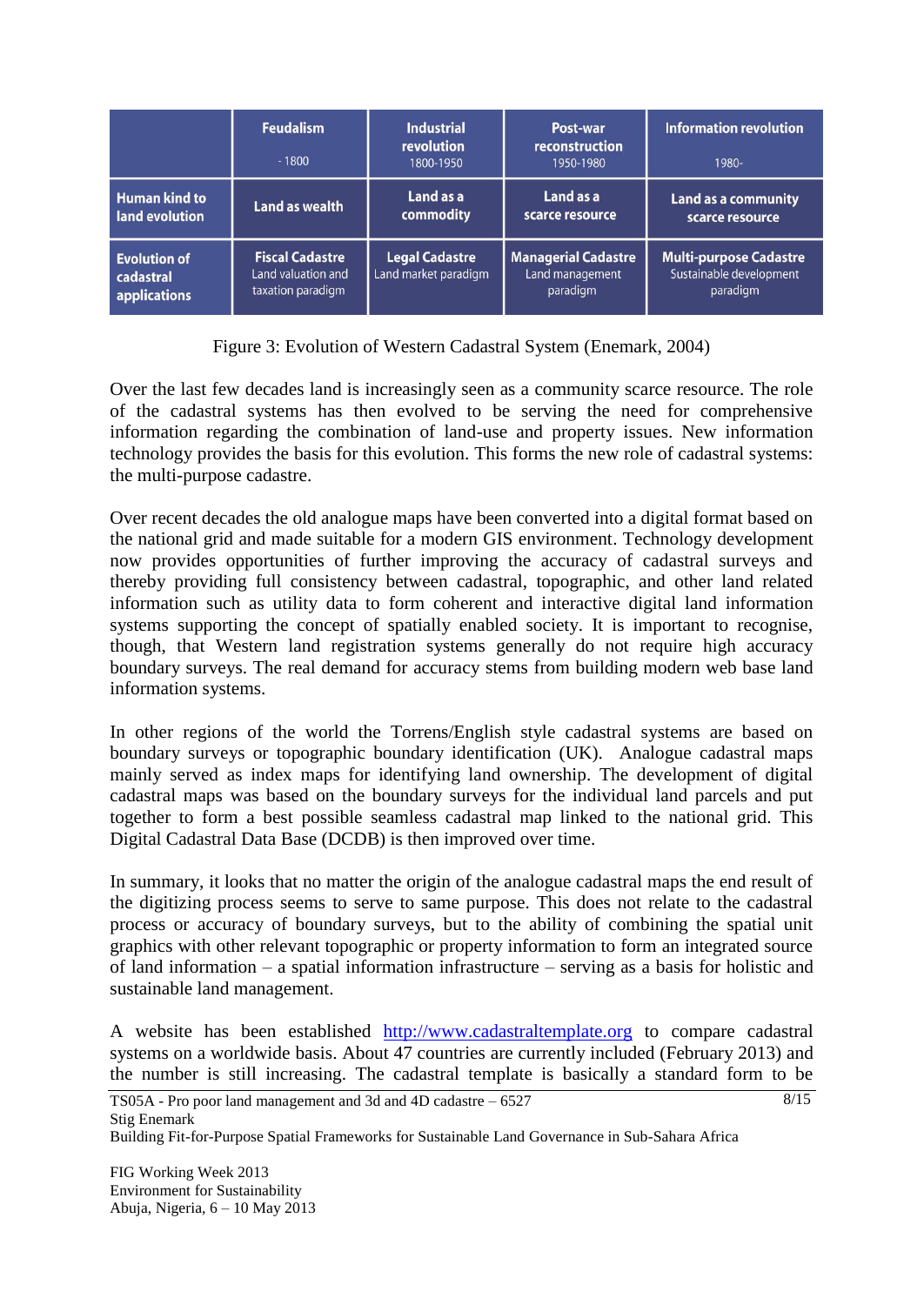completed by cadastral organizations presenting their national cadastral system. It includes samples of spatial frameworks (cadastral maps) with the aim is to understand the role that a cadastre plays in a state or a National Spatial Data Infrastructure (NSDI), and to compare best practice as a basis for improving cadastres as a key component of NSDIs. (Steudler, et.al. 2004).

It is generally accepted, however, that a good property system is a system where people can readily participate in the land market having a widespread ownership where everybody can make transactions and have access to registration. The infrastructure supporting transactions must be simple, fast, cheap, reliable, sustainable, and free of corruption. It is estimated that only about  $\overline{40}$  countries in the world apply to these criteria (mainly ECE region + North America, Japan, South Korea, AUS and NZ).

## **5. FIT FOR PURPOSE**

The term fit-for-purpose indicates that the spatial framework in the developing world should be developed using a flexible approach to accuracy and identification rather than copying the western style of cadastral mapping based on boundary surveys.

Fit-for-purpose means that the framework should be designed for the purpose of managing current land issues within a specific country or region - rather than following more advanced technical standards. The land administration functions as mentioned above and as shown in Figure 1 may put different requirements on accuracy and this again may vary depending on the geography and density of the use of land. E.g. security of tenure does not in itself require accurate surveys of the boundaries while the important aspect is identification of the land object in relation to the connected legal or social right. Also, the accuracy required for the purpose of planning and management of the use of land varies considerably for different kinds of rural land uses and again for the higher density of built up urban areas.

The required scale of the framework depends on topography and density of development and may vary from large scale mapping in dense urban areas to minor scale images in rural areas and remote regions. Also, accurate surveys of property boundaries may be justified in high value urban areas while mapping identification, e.g. using satellite images, may be sufficient in rural areas using a general boundary approach. Accuracy is then a relative term that relates to the purpose of creating the spatial framework However, in any case, the framework should be linked to the national grid through a positioning infrastructure based on the Global Navigation Satellite Systems (GNSS) so that maintenance, updating, and upgrading can take place whenever needed or decided. Also, the framework may well include volunteered information provided by citizens (crowd sourcing) where authoritative data are not required or available.

When considering the resources and capacities required for building such spatial frameworks in developing countries, the western concepts may well be seen as the end target but not as the point of entry. Using advanced (Western) technical standards of adjudication, boundary marking, field surveys etc. are far too costly, too time consuming and capacity demanding,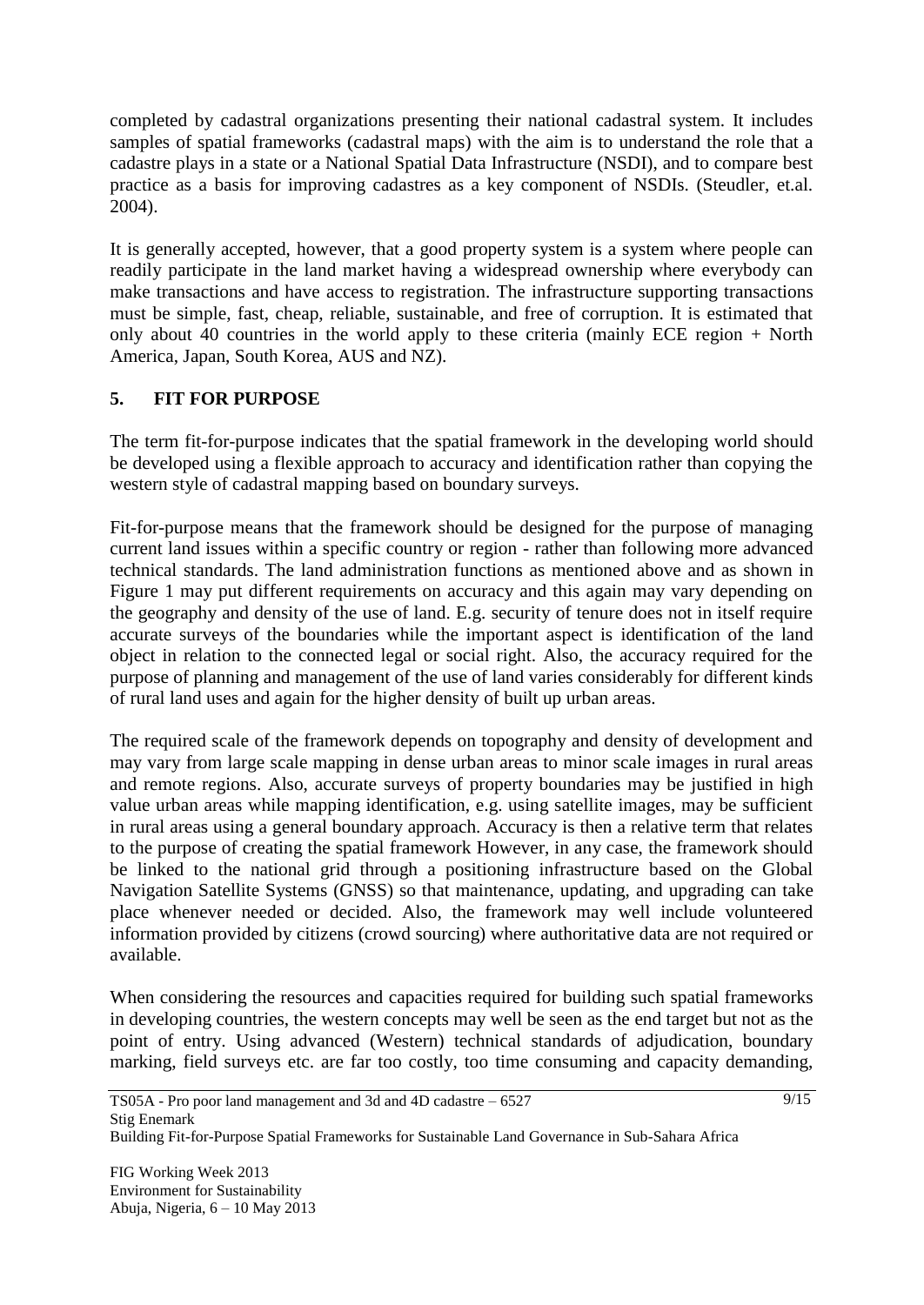and in most cases simply not relevant for providing a suitable spatial framework. Considering that more than 70% of the land in most Sub-Saharan countries is currently outside the formal land administration systems, the focus should be on providing the spatial framework through methods that are fast, cheap, complete, and reliable. The framework can then be upgraded and updated whenever necessary or relevant in relation to land development and management activities.

Furthermore, it is recognized that the legal or formal Western systems do not serve the millions of people whose tenures are predominantly social rather than legal. This relates to the STDM model that recognises land rights as a continuum ranging from informal to more formalised stages as shown in figure 4, even though this process does not mean that the all societies will or should necessarily develop into freehold tenure systems. Figure 4 shows a continuum of land rights where each step in the process can be formalised, with registered freeholds offering a stronger protection, than at earlier stages.



Figure 4. Continuum of land rights (UN-Habitat, 2008).

The STDM is a concept rather than a software package. The concept is focusing on the relationship between the parties (tribes, people, villages, co-operations, organisations, governments), social tenure relations ("people – land" relationships, which can be formal, informal, customary or even conflict), and spatial units (representations from reality where the social tenure occurs can be represented as sketch based, point based, line based, polygon based). (FIG/GLTN, 2010).

FAO has recently launched the voluntary guidelines on "Responsible Governance of Tenure" (FAO, 2012). The guidelines are an international "soft law instrument" that represents a global consensus on internationally accepted principles and standards for responsible practices. They provide a framework that States can use when developing their own policies, legislation and programmes. The Guidelines place tenure rights in the context of human rights such as the rights to adequate food and to adequate housing. With the help of the Guidelines a variety of actors can determine whether their proposed actions and the actions of others constitute acceptable practices. (FAO, 2012).

 $10/15$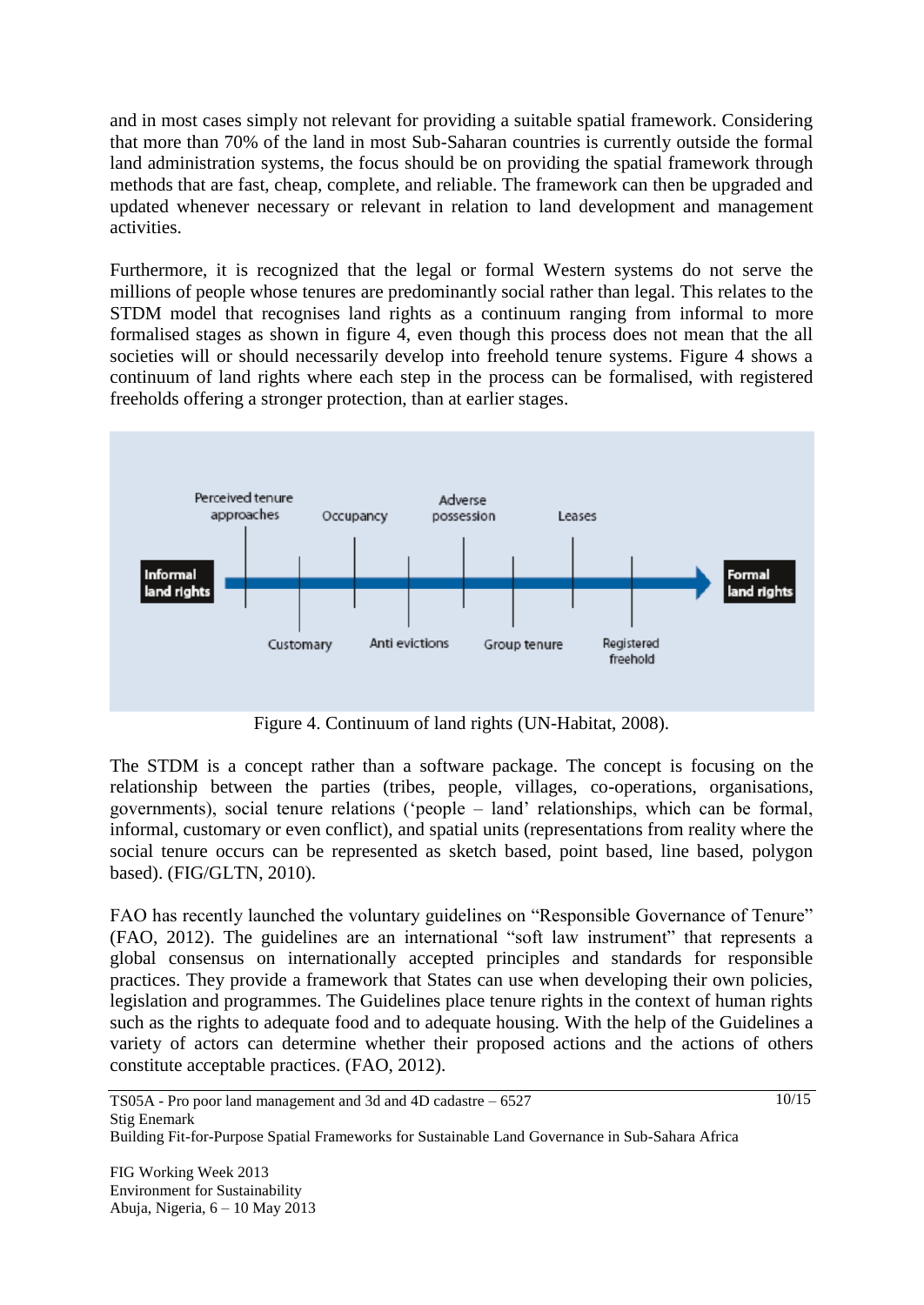#### **5.1 Key principles for building a fit-for-purpose approach.**

The key principles of a fit-for-purpose approach for developing the spatial framework can be described in four points:

#### **General boundaries rather than fixed boundaries.**

Using general boundaries (the physical object in the field) will be sufficient for most land administration purposes especially in rural and semi-urban areas, while fixed boundaries (monuments and surveyed) will contribute to interoperability between legal and physical objects in advanced land information systems and also to reducing boundary disputes to some extent.

In the context of Sub-Sahara Africa – where only 30% of the land is included in the formal land administration systems – it is argued that use of a general boundary concept will be adequate and sufficient for incorporating the remaining 70% under more formalised land administration procedures. Fixed boundaries can then be used where relevant or necessary for any specific purposes or when required and paid for by the landowner/stakeholders.

#### **Satellite images/orthophoto rather than field surveys.**

Using large scale satellite images (e.g.50 cm resolution) or orthophotos (e.g. in the scale of 1:2000) will be sufficient for most land administration purposes. Boundaries can easily be identified on the images/orthophotos in most cases, depending on the visibility of the physical boundaries. Experience (e.g. Ethiopia) shows that people in general can read the images easily so that a participatory approach to boundary determination can easily be applied. Non-visual boundaries can easily be added using hand held GPS or field survey field survey measurements.

Using satellite images/orthophotos are by far cheaper than field survey (about three times more costly in rural areas and about five times in urban areas) and does not require the capacity of trained professionals to undertake the field work. Furthermore, the mapping methodology using satellite images/orthophotos provides not only the framework of land parcels but also the general topography of land use and buildings and infrastructure, that is fundamental for the planning and land development functions of the land administration systems.

#### **Accuracy relates to the purpose rather than technical standards**

Accuracy of the information such as the parcel boundaries should be understood as a relative issue related to the use of this information, while technical standards are often inflexible and over the top for the purpose. In general, the need for accuracy is clearly lower in rural areas than in densely built up urban regions. But, more importantly, the need for accuracy of the various features should be determined by the purpose of using this information for dealing with the various land administration functions. In this regard, the registration of legal and social tenure rights requires identification of object, but the process does not call for a high accuracy in itself. Also, planning and land development processes mainly require sufficient mapping for identifying physical and spatial objects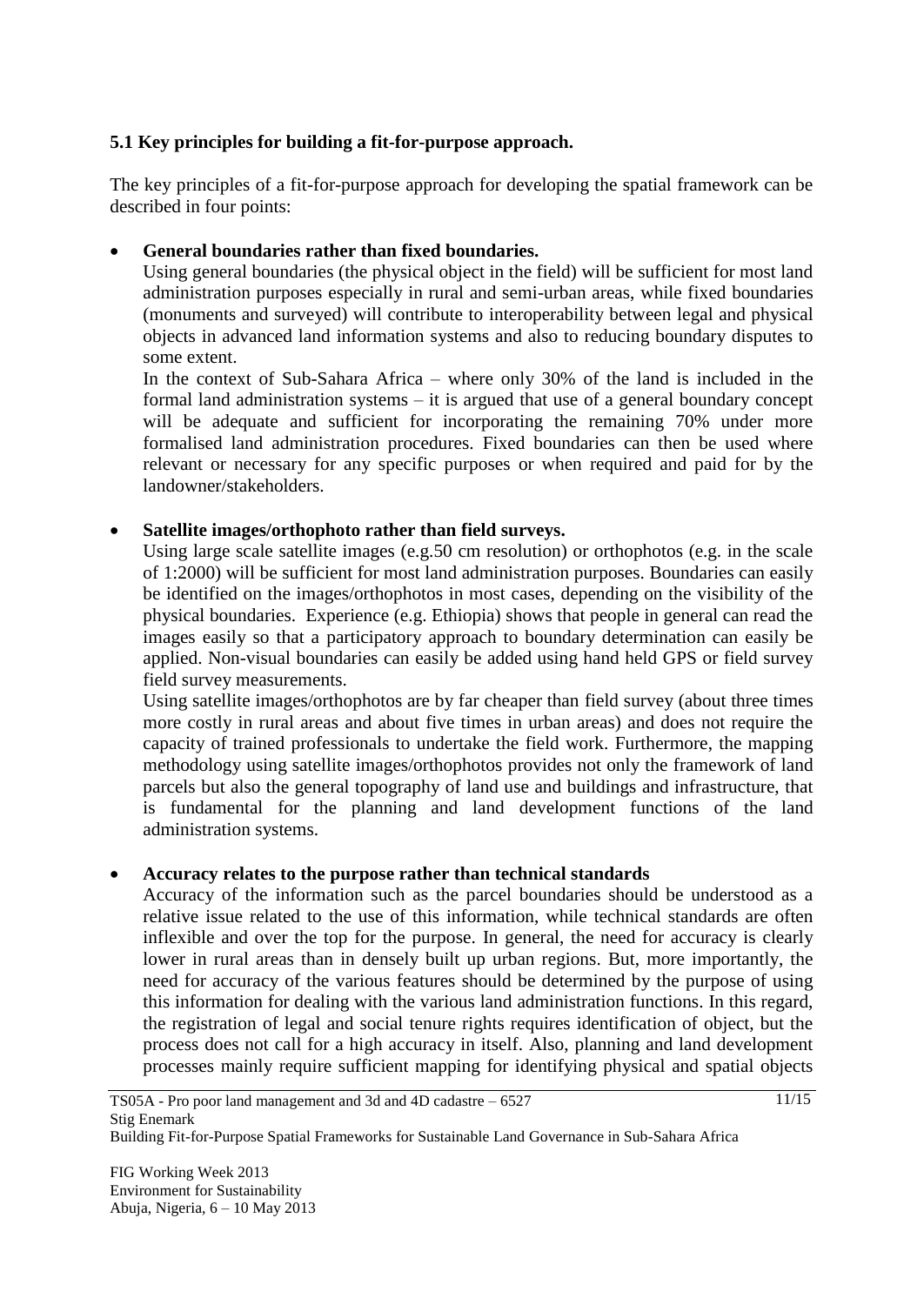rather than high accuracy per se. Any demand for accuracy may stem from issues such as high land value in dense urban areas or implementation of costly construction works. High accuracy should therefore only be provided when needed and be paid for by the beneficiaries.

#### **Opportunities for updating, upgrading and improvement**

Building the spatial framework is not a one-stop process – it should be seen in a perspective of opportunities for on-going updating, sporadic upgrading, and incremental improvement whenever relevant or necessary for fulfilling land policy aims and objectives. This of course requires that the mapping and surveys are linked a national grid system.

The requirement for on-going updating procedures is a must in order to ensure that all data are complete and reliable. Without such procedures the investments are easily wasted over a relatively short period. The opportunity for upgrading is essential and allows for providing an improved map-base whenever needed for specific purposes such as land development activities, major construction works and implantation of major infrastructure. This allows for incremental improvement that, in turn, will establish a spatial framework in line with modern and fully integrated land information systems.

The principles outlined above can be further qualified and justified using a wide range of experiences and analysis e.g. as provided through the recent WB report (2013) on "Improving Land Governance in Sub-Saharan Africa - A Ten Point Program to Scale Up Land Policy Reforms and Investments".

## **6. DISCUSSION**

The discussion on building the spatial framework includes a range of issue where some of these are clearly political while others relate to social equity, economic constraints, or professional standings. While most of these issues are touched upon above it might be useful to address some of the key questions that are often raised in this regard.

 **Why should developing countries not have the same high level spatial framework as is known in developed countries?**

This question is of course relevant. The response mainly relates to the fact that the framework in most developed countries is developed over a period of about two centuries and in response to societal, institutional and technological developments. Developing regions of course can't wait for that, but, on the other hand, building this spatial framework should be in response to current societal needs and available economic resources. These needs will be best addressed by adopting a fit-for-purpose approach as argued above, and the framework can then be incrementally improved over time in response to societal development.

 **What are the main barriers for adopting a fit-for purpose approach?** The easy response to this question would be political economy constraints, colonial legacy, lack of basic financial resources, and even lack of political will. However, this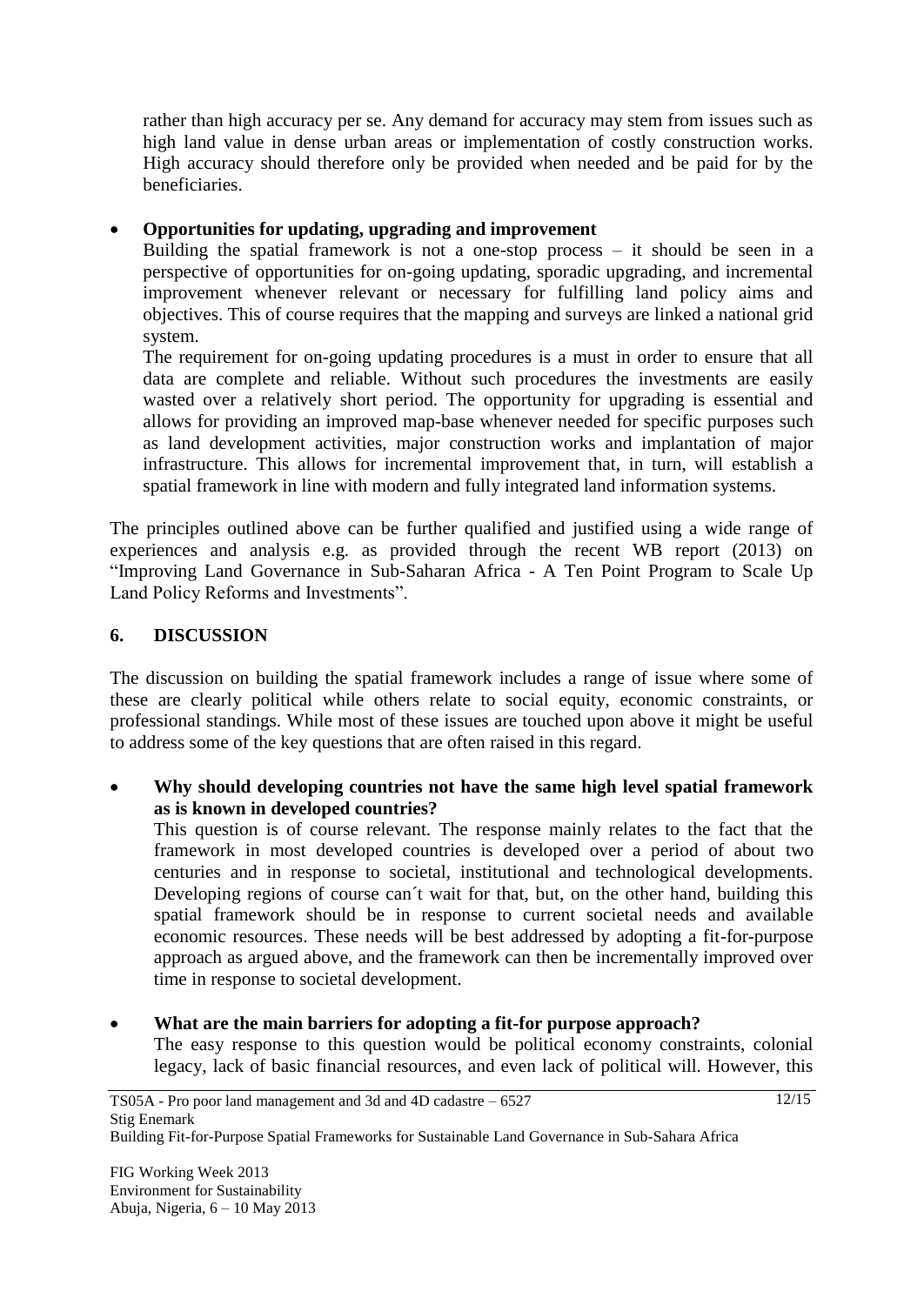may not be entirely true. Politicians will often rely on professional bodies to advise on specific professional issues. These groups of professionals, such as lawyers, surveyors, planners, etc., are highly educated and act as custodians of existing land administration systems mainly developed by colonial powers and serving mainly the elite. It is no surprise that their professional codes support the existing systems, and there are many examples of resistance towards change that will challenge their position. On the other hand, by including all land in the formal land administration systems the land professionals will contribute to social development and, at the same time, also enlarge their functions and clientele.

## **What are the main opportunities for providing a fit-for-purpose framework?**

Experience shows that a fit-for-purpose approach is adopted mainly when there is a strong political leadership for change in support of secure land rights for all. This kind of leadership so to say bypasses the professional arguments by setting a deadline for completing the project of identification and registration of land rights. By setting a firm deadline – say five years as was the case in Rwanda – there is no way this can be accomplished using the traditional field surveys. Instead, new approaches have to be developed while still meeting the overall land reform aim and objectives. In this situation, the fit-for-purpose approach is the obvious choice.

#### **What are the benefits of adopting a fit-for-purpose approach?**

The benefits are certainly many. The key benefit would be that by taking this approach it will be possible to include all land in the formal land administration system within a reasonable short time and for a relatively low cost. A fit-for purpose approach also means that the solution can be shaped to fit the size of the economy – the budgetary capacity – that the system is intended to serve. Furthermore, such a framework will be more flexible and suitable for meeting the current demands in the land sector – and the framework can easily be incrementally improved over time. This will enable a developing country to leap frog many of the steps and lessons that developed countries have been through when the time is right, resources are available, and the need for improvement present itself. It looks that the benefits will easily outweigh the disadvantages (if any).

The discussion may include a wide range of further questions. However, by raising this fundamental question of building the spatial framework for developing countries – and especially in Sub-Sahara Africa – the scene is set for decision making and implementation.

#### **7. FINAL REMARKS**

The discussion above underpins the need for a flexible approach to building the spatial framework in terms of technology and investment choices. Building such a spatial framework is of course not primarily about accuracy. It is about adequate identification and representation of the spatial objects and parcels; completeness to cover the total jurisdiction, and credibility in terms of reliable data being trusted by the users.

In short – the spatial framework should be developed using a flexible and fit-for purpose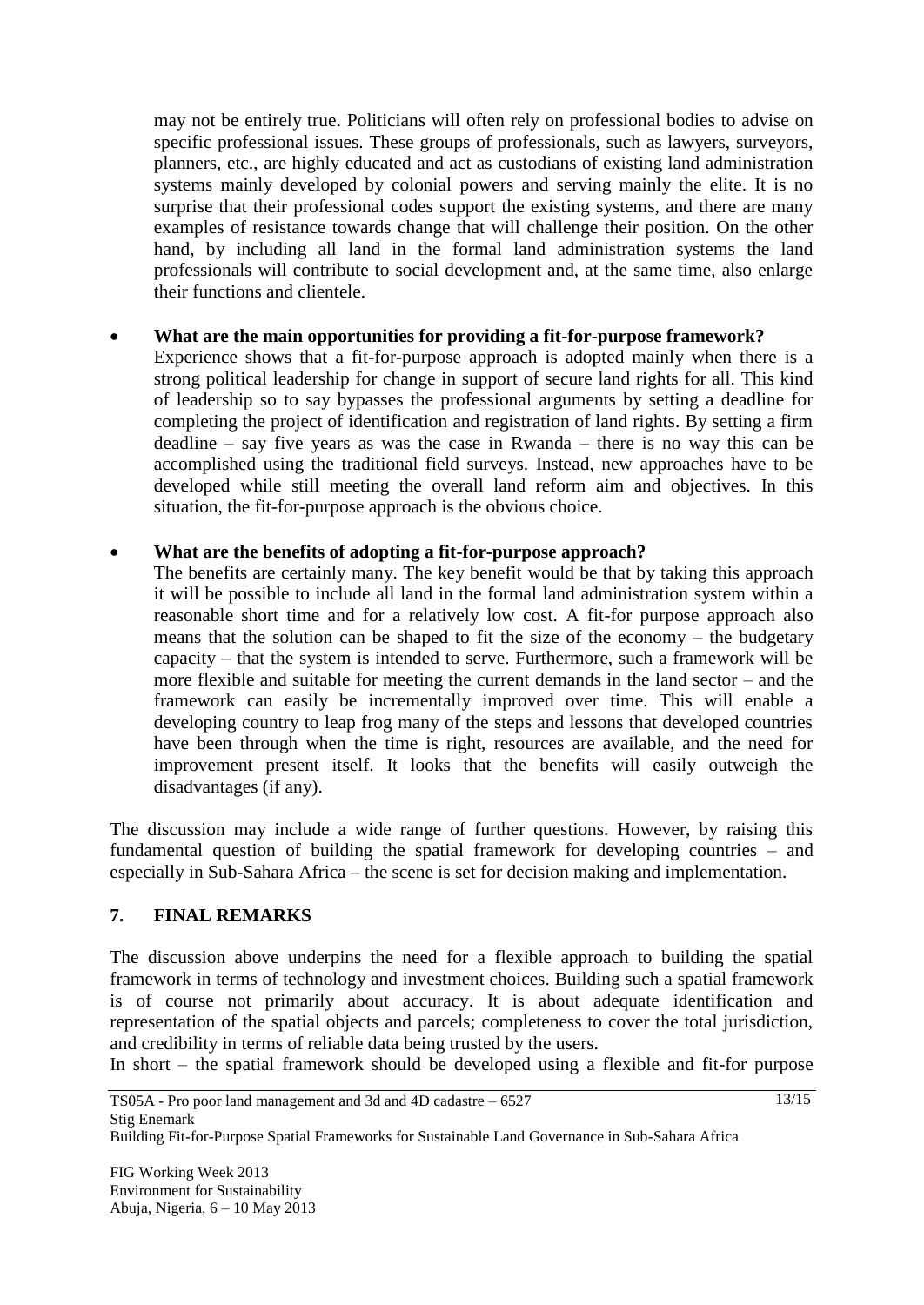approach rather than being guided by high tech solutions and costly field survey procedures. Accuracy can then be incrementally improved over time when relevant and justified by serving the needs of citizens and society. In relation to the concept of a continuum of land rights as mentioned above such a fit-for-purpose approach could be referred to as a "continuum of accuracy".

The key focus should be on providing secure land rights for all, and managing the use of land and natural resources for the benefit of local communities and the society as a whole. The spatial framework provides the foundation for making land administration systems operational in support of sustainable and transparent land governance.

#### **REFERENCES**

Bell, K. (2011): Sustainability is key to land administration. Geospatial World, November 2011.

[http://www.geospatialworld.net/index.php?option=com\\_interview&int=1&view=managetemp](http://www.geospatialworld.net/index.php?option=com_interview&int=1&view=managetemplate&id=218&Itemid=138) [late&id=218&Itemid=138](http://www.geospatialworld.net/index.php?option=com_interview&int=1&view=managetemplate&id=218&Itemid=138)

Byamugisha, F. (2013): Improving Land Governance in Sub-Saharan Africa - A Ten Point Program to Scale Up Land Policy Reforms and Investments. World Bank, In Press.

Enemark, S. (2004): Building Land Information Policies, Proceedings of Special Forum on Building Land Information Policies in the Americas, 26-27 October 2004, Aguascalientes, Mexico.

[http://www.fig.net/pub/mexico/papers\\_eng/ts2\\_enemark\\_eng.pdf](http://www.fig.net/pub/mexico/papers_eng/ts2_enemark_eng.pdf)

FAO (2012): Voluntary Guidelines on the Responsible Governance of Tenure of Land, Fisheries and Forests in the Context of Food Security. Rome. <http://www.fao.org/docrep/016/i2801e/i2801e.pdf>

FIG/GLTN (2010): The Social Tenure Domain Model. FIG publication no 52, FIG Office, Copenhagen, Denmark.<http://www.fig.net/pub/figpub/pub52/figpub52.htm>

FIG/WB (2010): Land Governance in Support of the Millennium Development Goals – A new agenda for land professionals. FIG publication no 45, FIG Office, Copenhagen, Denmark. <http://www.fig.net/pub/figpub/pub45/figpub45.htm>

Gates, B. (2013): Annual letter 2013: Measuring Progress.

[http://allafrica.com/download/resource/main/main/idatcs/00051858:c558d5f4226740d4eb2b6](http://allafrica.com/download/resource/main/main/idatcs/00051858:c558d5f4226740d4eb2b6a9734885387.pdf) [a9734885387.pdf](http://allafrica.com/download/resource/main/main/idatcs/00051858:c558d5f4226740d4eb2b6a9734885387.pdf)

Steudler, D., Williamson, I., Rajabifard, A., and Enemark, S.(2004): The Cadastral Template Project. Proceedings of FIG Working Week 2004, Athens, 22-27 May. 15 p. [http://www.fig.net/pub/athens/papers/ts01/ts01\\_2\\_steudler\\_et\\_al.pdf](http://www.fig.net/pub/athens/papers/ts01/ts01_2_steudler_et_al.pdf)

Transparency International (2012): Corruption Perception Index 2012. [http://issuu.com/transparencyinternational/docs/cpi\\_2012\\_report](http://issuu.com/transparencyinternational/docs/cpi_2012_report)

UN (2000): United Nations Millennium Declaration. Millennium Summit, New York, 6-8 September 2000. UN, New York.<http://www.un.org/millennium/declaration/ares552e.pdf>

UN (2012): Millennium Development Goals Report 2012

<http://www.un.org/millenniumgoals/pdf/MDG%20Report%202012.pdf>

Building Fit-for-Purpose Spatial Frameworks for Sustainable Land Governance in Sub-Sahara Africa